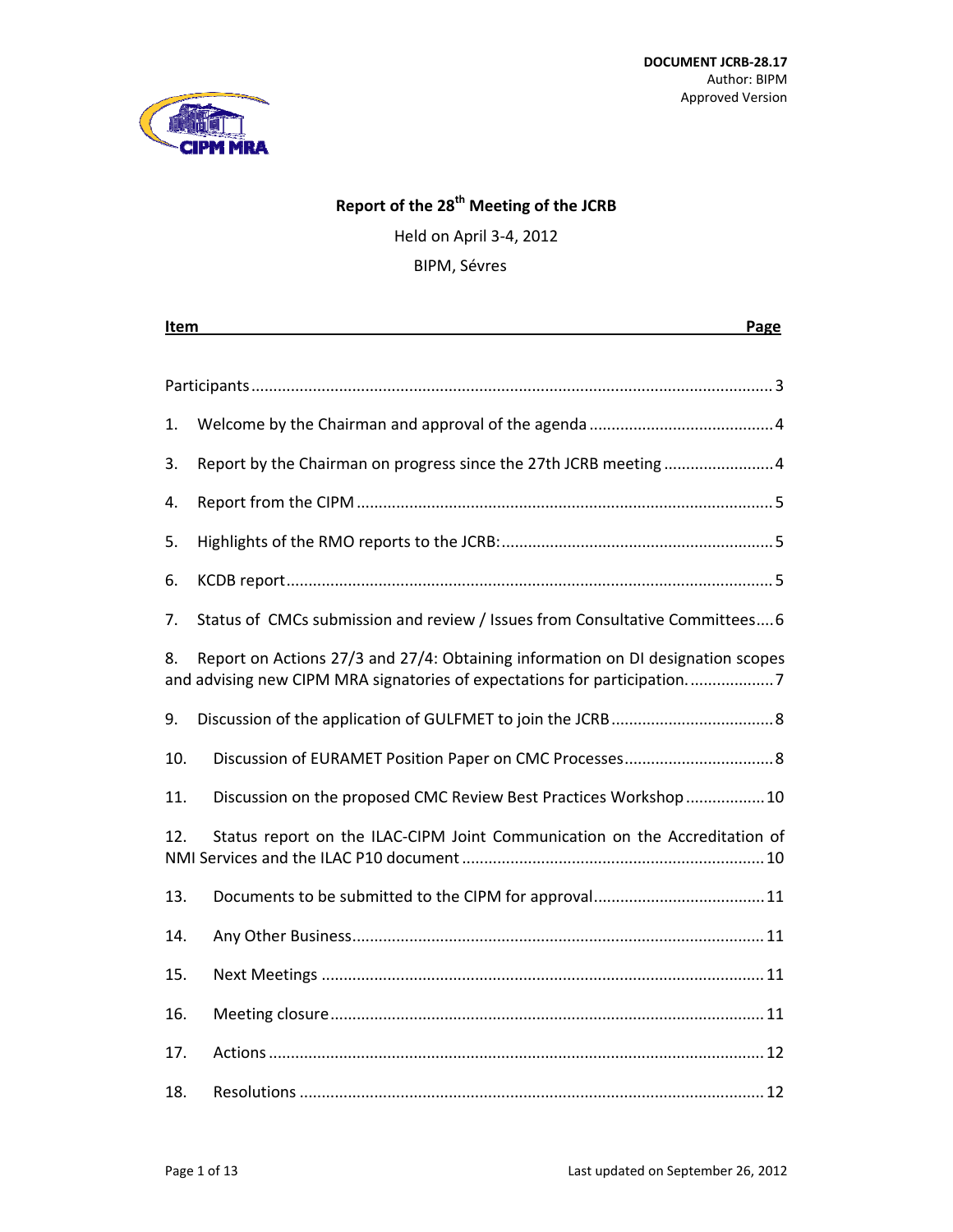| 19. |  |  |  |
|-----|--|--|--|
|-----|--|--|--|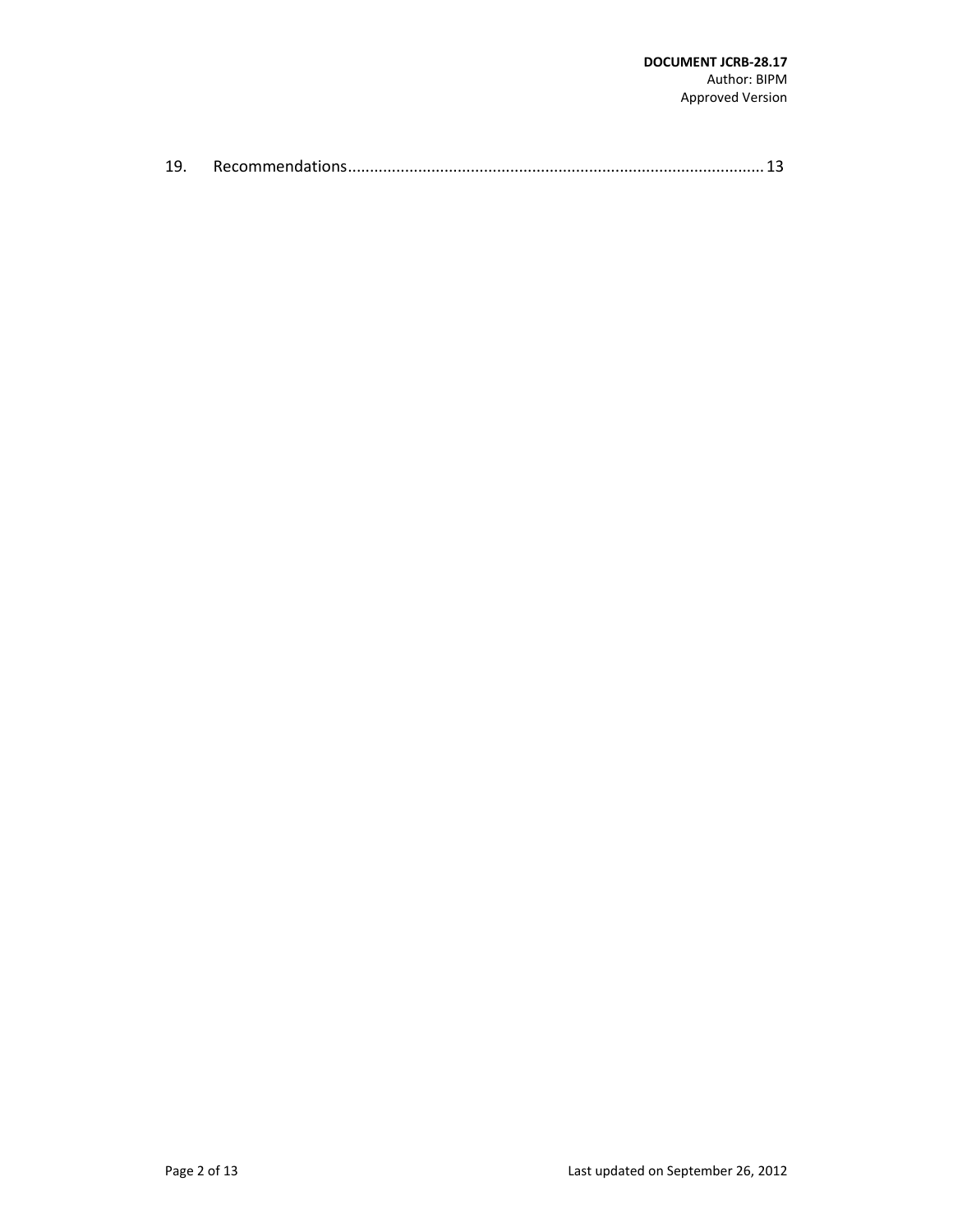# Participants

#### **BIPM-CIPM**

# **Delegations**

## **Guests**

|--|--|--|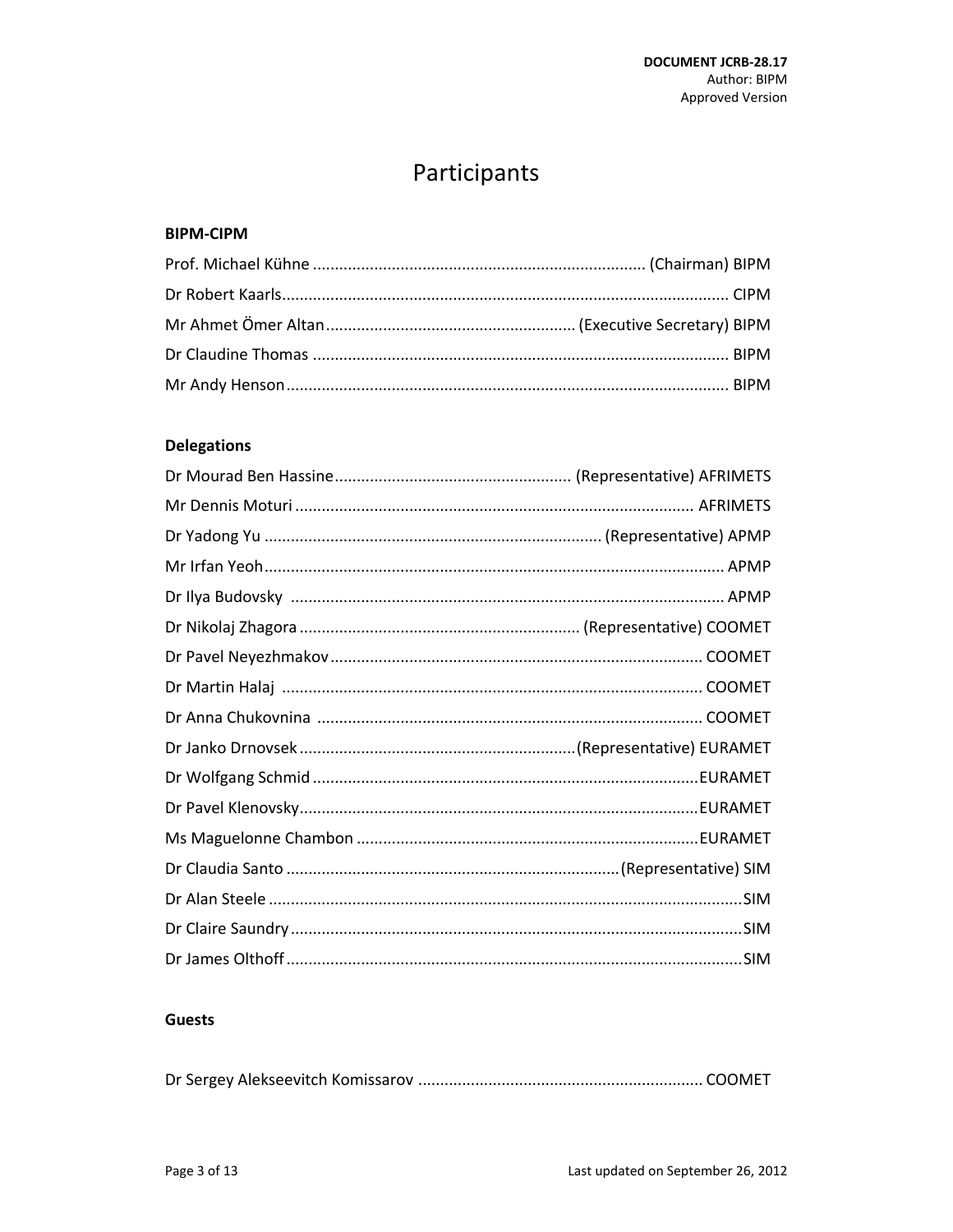# **1. Welcome by the Chairman and approval of the agenda**

The chairman, M. Kühne, welcomed the delegates.

Participants were then asked to introduce themselves.

The agenda of the 28th JCRB meeting was approved without amendments.

# **2. Approval of the minutes of the 27th meeting of the JCRB and a review of pending actions.**

The minutes of the 27th meeting of the JCRB were approved without amendments.

M. Kühne reviewed the actions agreed upon at the 27th meeting, noting that all had been completed except Action 27/5 (on adopting PTB Guide 6 as a BIPM document,) for which work was still in progress and would be completed by the next meeting of the JCRB.

# **3. Report by the Chairman on progress since the 27th JCRB meeting**

M. Kühne presented the report on developments at the BIPM since the 27th meeting of the JCRB. Important points in the report concerned progress made on implementing the requirements of the resolutions of the 24<sup>th</sup> CGPM. Concerning Resolution 2, the BIPM‐WMO Joint Liaison Group met in Geneva on February 14, 2012 and agreed on an outline of a strategic approach based on "Essential Climate Variables", which will be piloted by the BIPM. In response to Resolution 4 of the  $24<sup>th</sup>$ CGPM, concerning the status of Associates of the CGPM, the BIPM has written to Associate states individually informing them of the specific changes to be applied to the subscription fees they pay in light of the provisions of the resolution.

Concerning Resolution 4, A. Steele asked whether the status of CARICOM as an Associate to the CGPM had changed. A. Henson replied that the resolution in question did not change the status of those Associates to the CGPM who were accepted as "economies" (rather than "states"), though it is possible that the issue may be an item of discussion at the next CGPM.

#### **3.1. Update on the status of the BIPM QMS**

A. Henson presented developments concerning the status of the BIPM QMS. Since the 27th JCRB, the BIPM has undergone an external review conducted by Ajchara Charoensook of NIMT, in which no non‐conformities and one observation was reported. It was stated that the BIPM QMS is to be presented at the meeting of EURAMET's TC‐Quality in 2014, which is in accordance with the CIPM's decision at its 100th Meeting that the BIPM present its QMS to RMO Quality TCs/WGs on a rotating basis.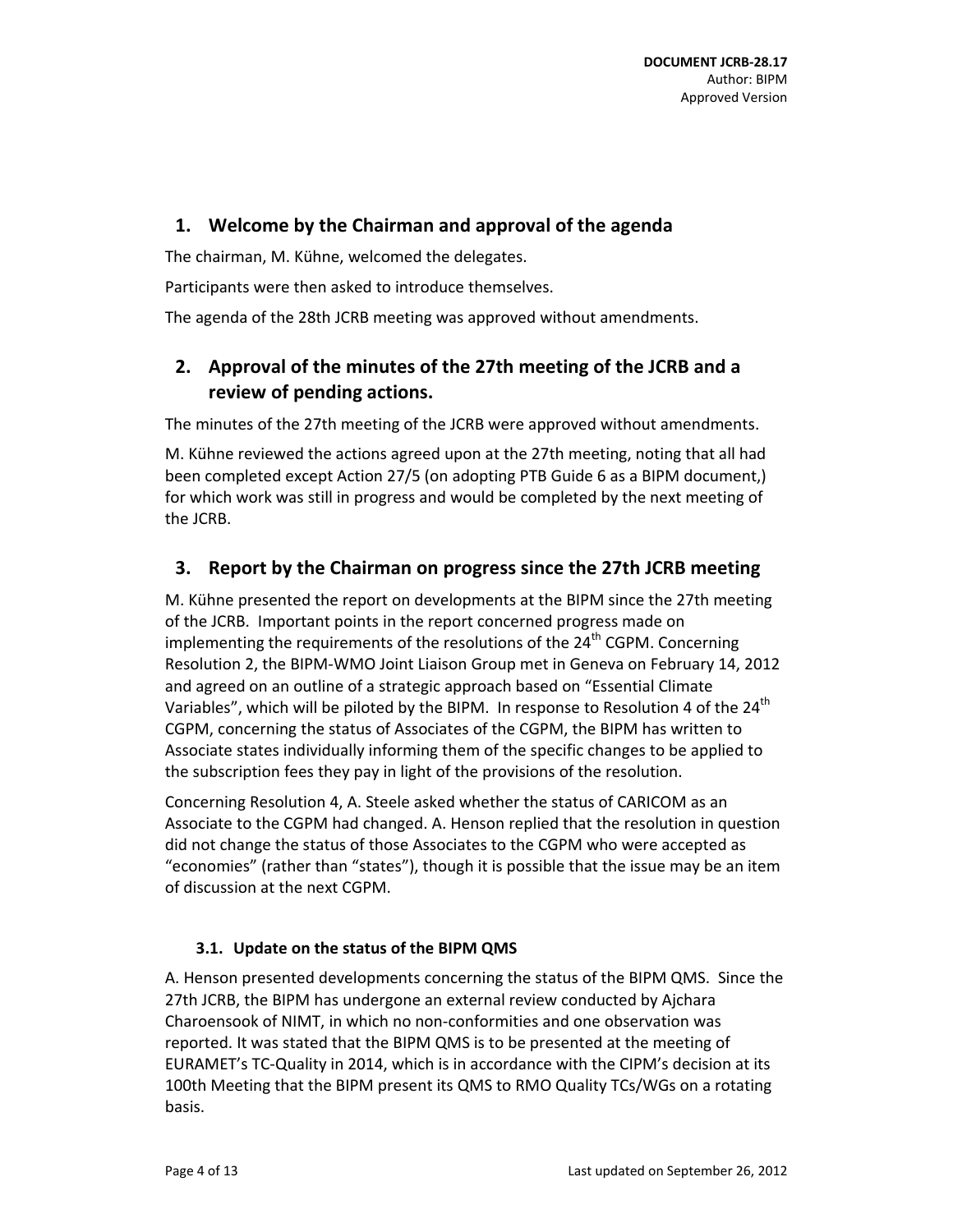#### **3.2. Update on the CIPM MRA Addendum**

M. Kühne gave an update on the progress of the CIPM MRA Addendum. The text of the addendum that had been agreed at the meeting of NMI Directors in May 2011 was circulated to NMI directors for their approval after the meeting. Despite BIPM follow-up, there is currently a response rate of approximately 50%, the vast majority of which consist of approvals. There was a rejection received from one NMI based on an objection to a note appended to the definition of CMCs that addresses the issue of "special calibrations" conducted by NMIs. M. Kühne stated that the exchange of opinions was continuing on this point and that it would be discussed at the next meeting of NMI Directors in October 2012 with a modification of the text in question being a possibility. In the case that a modification is made, the agreement with ILAC on the definition of CMCs would also have to be renegotiated. M. Kühne explained that he was not optimistic that replies on the CIPM MRA Addendum would be received from all signatories, which is required by the CIPM MRA for the updates proposed in the addendum to take effect.

# **4. Report from the CIPM**

R. Kaarls gave a presentation that included the following points:

- New Member States of the BIPM and Associates to the CGPM
- $\bullet$  Developments resulting from the resolutions of the 24<sup>th</sup> CGPM.
- Outcomes of the meeting of the Ad hoc Working Group held in March 2012.

# **5. Highlights of the RMO reports to the JCRB:**

#### **5.1. SIM**

C. Santo presented the highlights of the SIM report.

#### **5.2. EURAMET**

J. Drnovsek presented the highlights of the EURAMET report.

#### **5.3. COOMET**

P. Neyezhmakov presented the highlights of the COOMET report.

#### **5.4. APMP**

I. Budovsky presented the highlights of the APMP report.

#### **5.5. AFRIMETS**

M. Ben Hassine presented the AFRIMETS report.

# **6. KCDB report**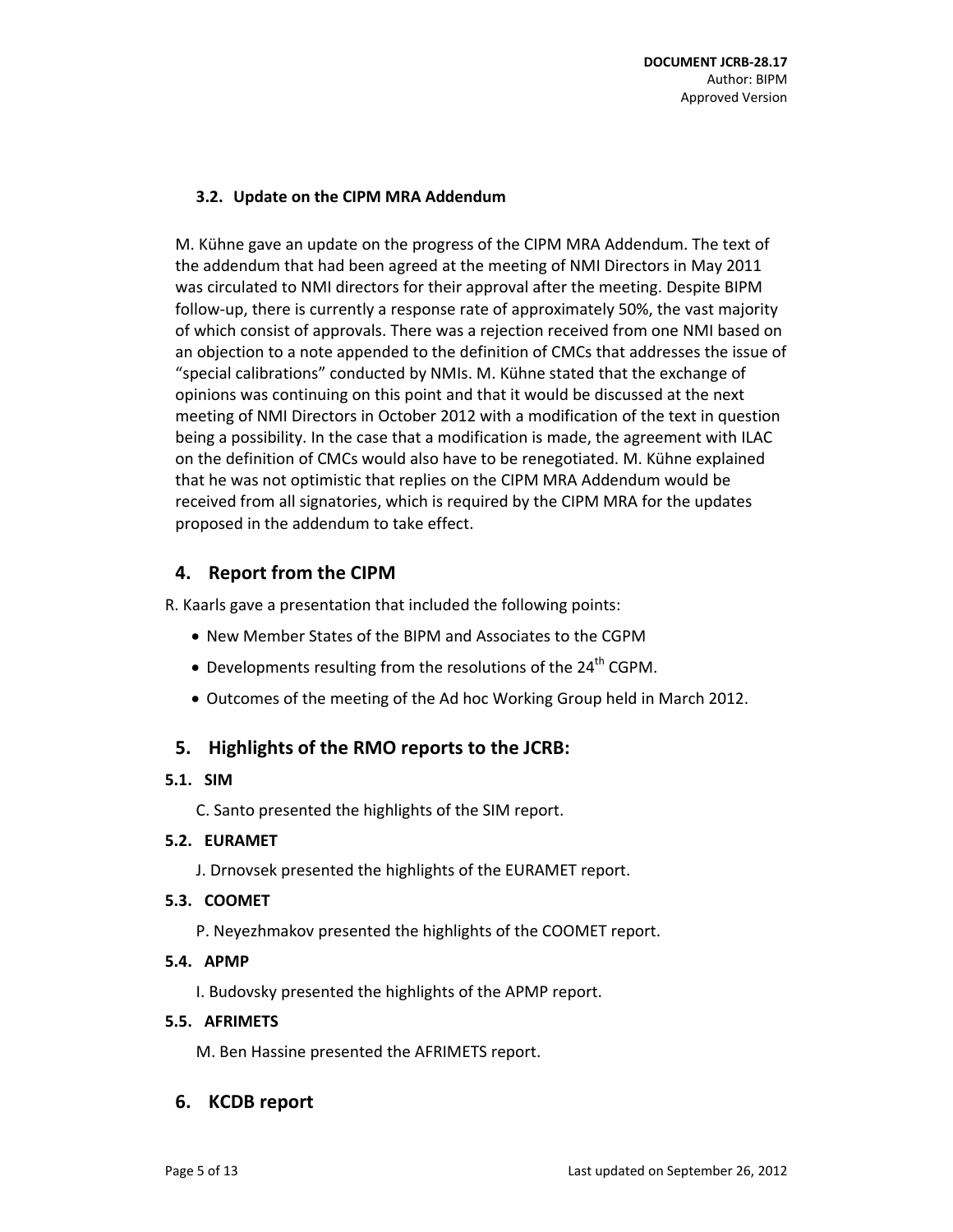C. Thomas presented a summary of the semi‐annual KCDB report to the JCRB. It was emphasized the close observance of the rules for drafting CMCs and formatting of the Excel worksheets used in the review process would enable faster publication of CMCs in the KCDB.

C. Thomas also initiated a discussion on issues arising from the proposal being debated within the CCL to request changes in the expression of uncertainty used in CMC declarations. It is estimated that the proposed change would affect approximately 8000 CMCs published in the KCDB, resulting in a heavy work load that could not be meet by current staff as well as presenting a high risk for errors in the process of modifying the CMC entries. After a discussion on whether the proposed change could be justified in terms of its costs and risks, it was agreed that the action proposed by the CCL was not a desirable step to take. The JCRB thus agreed to the following action:

**Action 28/1:** The JCRB view on the change to expression of uncertainty being considered by CCL will be presented at the next CCL meeting. The outcome concerning the change will be reported at the next JCRB meeting.

# **7. Status of CMCs submission and review / Issues from Consultative Committees**

O. Altan reported that there were no current issues to be brought before the meeting concerning CMC submissions and reviews.

O. Altan reported on a new policy adopted by the CCPR WG‐CMC at their meeting in February 2012. According to this policy, NMIs that have published CMCs in the KCDB that are underpinned by Key Comparisons must participate in the repeat of those Key Comparisons. Failure to do so would result in the greying‐out of the CMCs in question for a maximum period of five years, during which the NMI would be expected to arrange a bilateral comparison with an NMI that did participate in the latest Key Comparison in order to reinstate the CMCs. As this policy represents a departure from the policies of all other CCs in relation to maintaining the validity of published CMCs and places a new obligation on NMIs, it was debated whether CCPR has acted within its domain in endorsing this policy. Concerning this policy, the JCRB agreed to the following action:

**Action 28/2:** CCPR's new policy requiring NMIs to participate in repeats of comparisons that were used to support CMCs will be reviewed by the BIPM for compliance with the terms of the CIPM MRA. The CCPR policy will be discussed at the 29th JCRB meeting.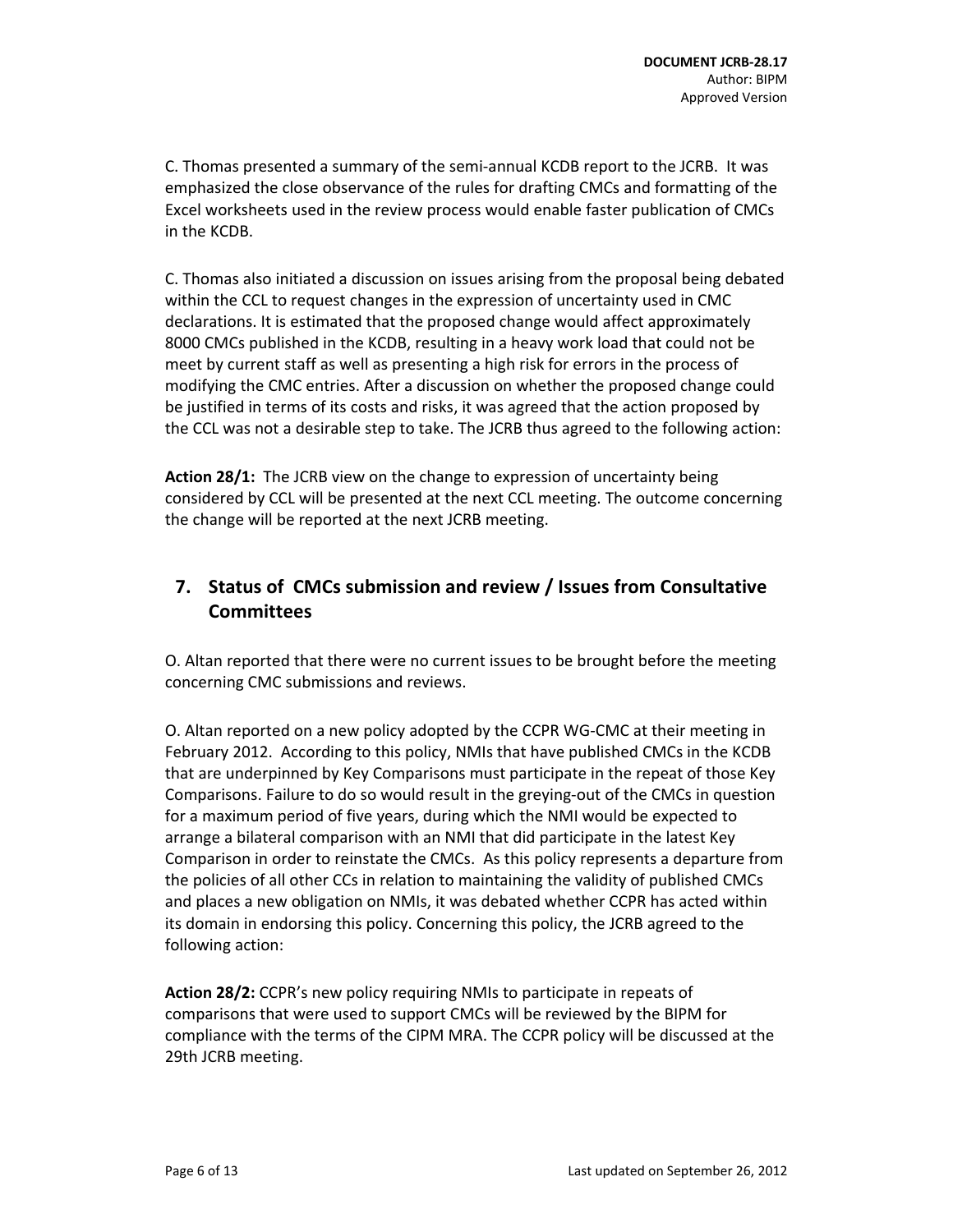# **8. Report on Actions 27/3 and 27/4: Obtaining information on DI designation scopes and advising new CIPM MRA signatories of expectations for participation.**

O. Altan reported on the actions taken to carry out Action 27/3 (on obtaining information on the designation scopes of DIs listed in Appendix A) agreed at the  $27<sup>th</sup>$ meeting of the JCRB. In order to obtain missing information on the designations scopes of the DIs listed in Appendix A of the KCDB, 18 letters were sent to CIPM MRA signatory bodies to clarify the more complicated cases involving multiple DIs. As of the time of the meeting, 13 responses had been received and Appendix A was updated to reflect the information obtained. Some responses received still require follow up as the information given does not sufficiently clarify the distinction in the scopes of designation between different DIs or between the NMI and the DI. For less complicated cases, information was obtained on the designation scopes of DIs by e‐ mail or by checking the CMCs published by the DI in the KCDB. The BIPM will continue to work on this matter.

In order to meet the requirements of Action 27/4 (on drafting a document detailing expectations for DIs), O. Altan reported that he had written a new procedure to be followed by the BIPM when notification of the designation of a new institute is received. The purpose of the procedure is to ensure that sufficient information is received on the designation scope of new DIs, that the information is communicated to the RMO, and that the new DI is adequately informed of its obligations under the terms of the CIPM MRA. The new procedure states that information on the newly designated institute will not be published in the KCDB unless information on the specific scope of its designation is received from the designating authority. Further details of the procedure were presented to the JCRB.

EURAMET proposed two resolutions pertaining to DIs that seeks to eliminate the possibility that institutes that do not provide traceability through the provision of calibration services are improperly designated by national authorities. After a discussion on the proposed text, the JCRB adopted the following resolutions:

**Resolution 28/1:** The JCRB resolves that laboratories should only be designated under the CIPM MRA when they have responsibility for national measurement standards and the dissemination of the units (i.e. providing traceability), as demonstrated by provision of appropriate and relevant services to customers.

**Resolution 28/1:** The JCRB resolves that the QMS that must be in place prior to the acceptance of CMCs must be according to ISO/IEC 17025 (and ISO 34 for CRMs) in line with requirements for calibration laboratories.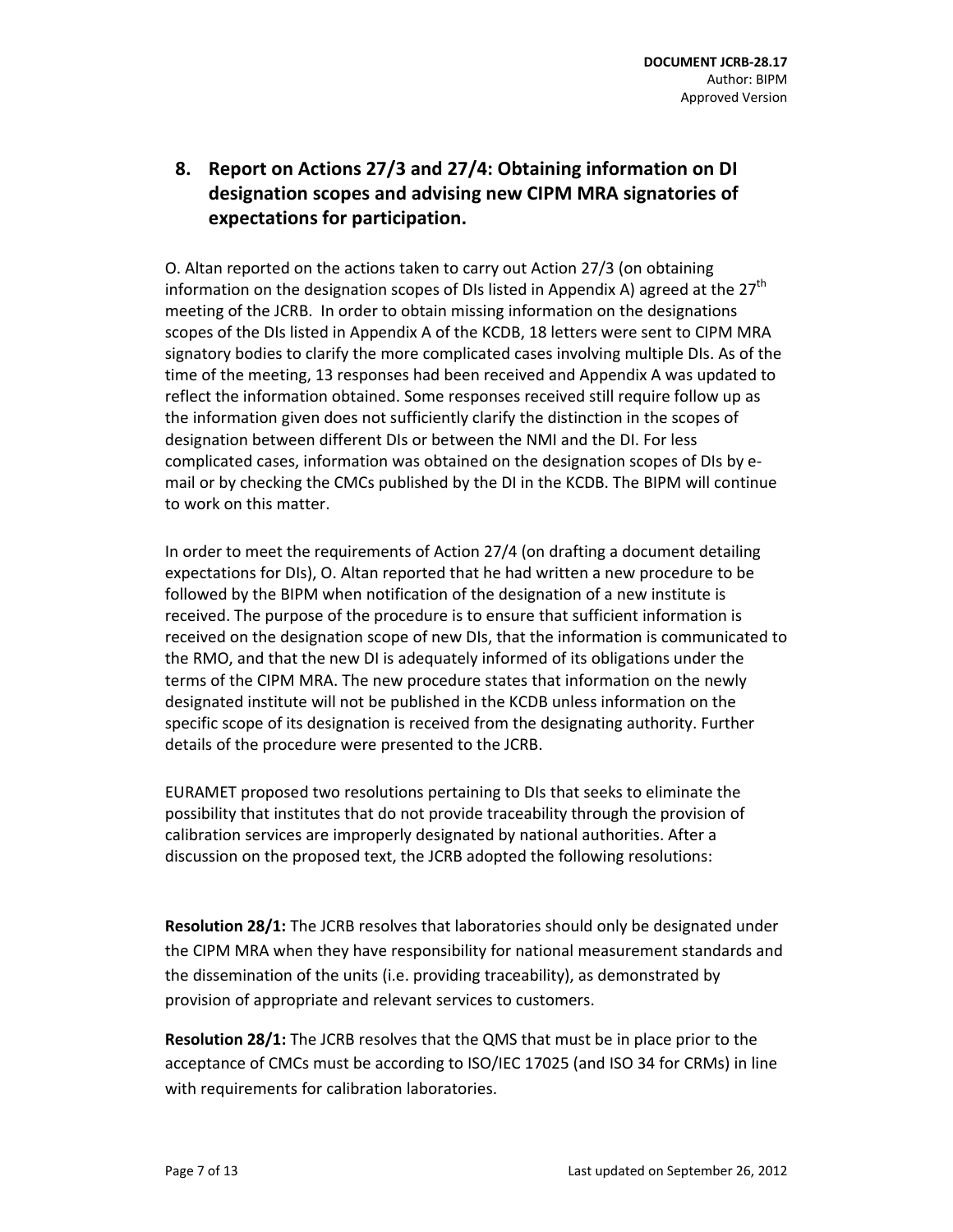Further to Resolutions 28/1 and 28/2, the JCRB agreed to the following action:

**Action 28/3:** Resolutions 28/1 and 28/2 adopted by the JCRB will be incorporated into the BIPM procedure on the registration of new designated institutes and the letters that are sent to newly designated institutes as part of that procedure.

## **9. Discussion of the application of GULFMET to join the JCRB**

A. Henson opened the discussion of the formal application by GULFMET to join the JCRB as an RMO by summarizing the contents of the documents that were submitted by GULFMET and distributed to the JCRB delegations prior to the meeting. He stated that, as of the date of the meeting, the organization had only one member state, Saudi Arabia, and one state, Oman, whose application to become an Associate of the CGPM was in process. Letters have been received from all other GULFMET countries indicating their intent to apply to become Associates of the CGPM. GULFMET's membership is currently restricted due to its link with the Gulf Cooperation Council (GCC). However, GULFMET officials have expressed their intent to become independent of GCC, which may open up the possibility for membership of countries that do not belong to the GCC.

In the discussion, reservations were expressed about the limited membership of the organization, consisting of Saudi Arabia, Kuwait, Bahrain, Qatar, United Arab Emirates, Oman and Yemen. The fact that there was only one BIPM member and CIPM MRA signatory among the constituent countries and that there was a lack of significant experience necessary to carry out the functions of an RMO were also areas of concern. The JCRB agreed that the criteria required of RMOs in order to the join the JCRB, as written in document CIPM MRA‐P‐01, were not fully met by GULFMET, but that encouragement should be given to continue progress towards JCRB membership in the future.

At the end of the discussion, the JCRB agreed to the following action:

**Action 28/4:** A letter will be sent to GULFMET summarizing JCRB's position on their application to join the JCRB as an RMO. A GULFMET delegation will be invited to join the 29th meeting of the JCRB as guests to discuss the next steps forward.

#### **10. Discussion of EURAMET Position Paper on CMC Processes**

M. Chambon presented the EURAMET Position Paper on CMC Processes, in which a number of proposals are made to increase the efficiency of the inter‐RMO CMC review process.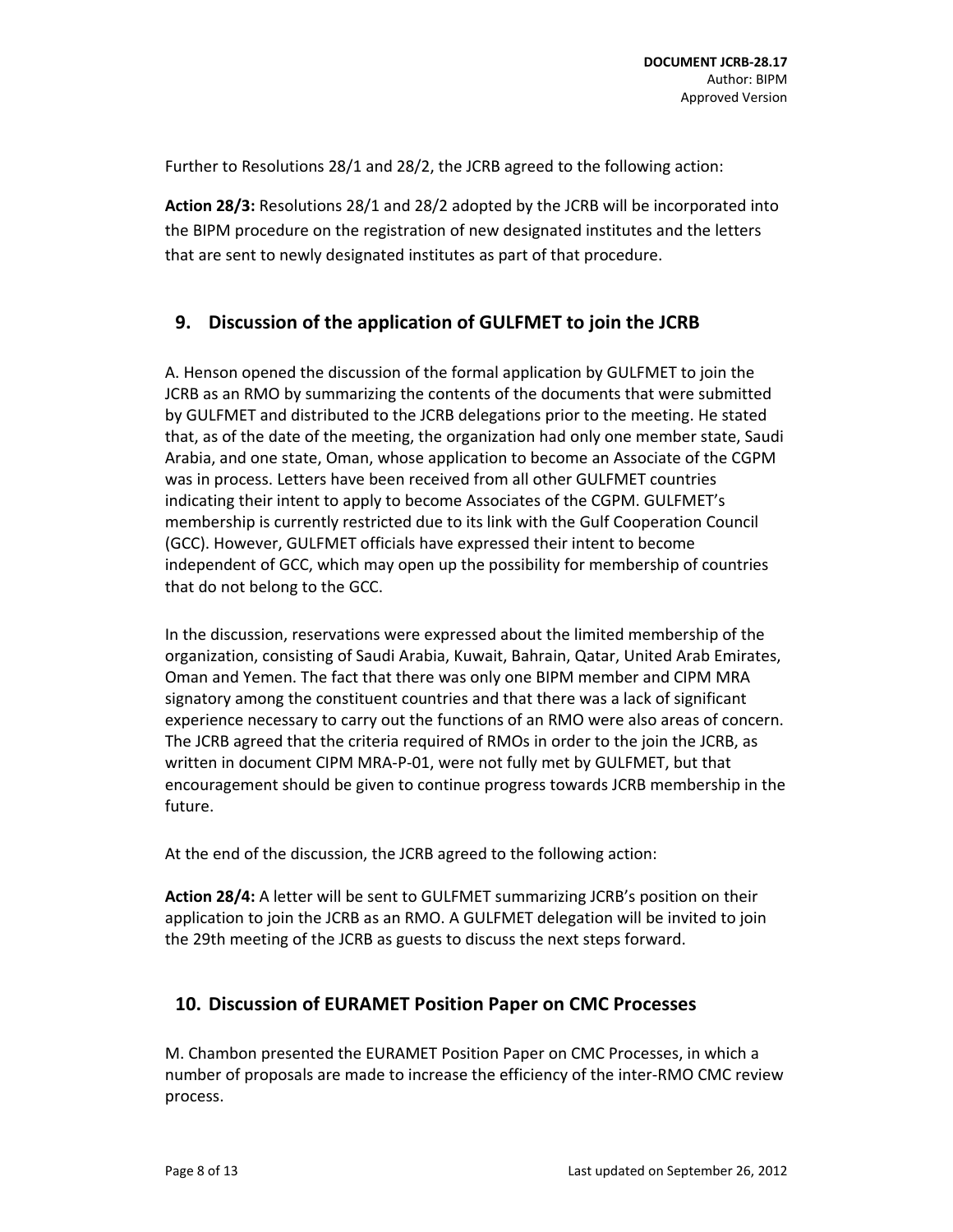Among the proposals made, the suggestion to use a web‐based platform for the entry and sharing of CMC declarations for review was discussed. C. Thomas stated that while this would be a desirable improvement over the current practice of using Excel files for CMC reviews, it would a take a significant amount of work and financial resources to build such a platform. Before work could begin a number of issues would have to be considered and detailed specifications would need to be determined.

On the subject of a web‐based platform for CMC declaration entry and review, the JCRB agreed to the following action:

**Action 28/5:** The KCDB manager will prepare a short document on the proposal to develop a web platform for the input and sharing of CMC declarations for review, outlining requirements and issues to consider, for presentation at the 29<sup>th</sup> meeting of the JCRB.

As an immediate solution to the problem of large CMC declaration files that frequently hinder the efficiency of the inter‐RMO review process and present a greater potential for errors, C. Thomas proposed that CMC review files be split into categories within areas and by country. Currently, the Chemistry area splits their CMC review files by category (for example: Water, Food, Organic Solutions, etc.) and it is recommended that other areas follow the practice. After a discussion of the benefits of following this suggestion, the JCRB agreed to the following actions:

**Action 28/6:** The KCDB manager will split the CMC files made available on the JCRB CMC review website for use in the CMC declaration and review process by category within the areas of Mass and Ionizing Radiation and will explore the possibility of doing the same for other areas in consultation with the relevant Consultative Committee working groups.

**Action 28/7:** APMP TCEM Chair I. Budovsky will propose that the CCEM WGRMO consider the issue of splitting EM CMC declaration files by category at their next meeting.

On the proposals contained within the position paper concerning coordination among RMOs of the inter‐RMO CMC review, C. Thomas spoke of the practice where EM TC/WG Chairs coordinate the review of EM CMC declaration files so that a pair of RMOs agree to review a portion of the CMC file, which reduces unnecessary repetition of work and time spent on the reviews. It was agreed that this practice could be taken up by other areas, but that RMOs should retain the right to review the entirety of a CMC declaration file.

In conclusion to the discussion, EURAMET was thanked for its contribution to carrying the discussion on improving CMC processes forward and it was agreed that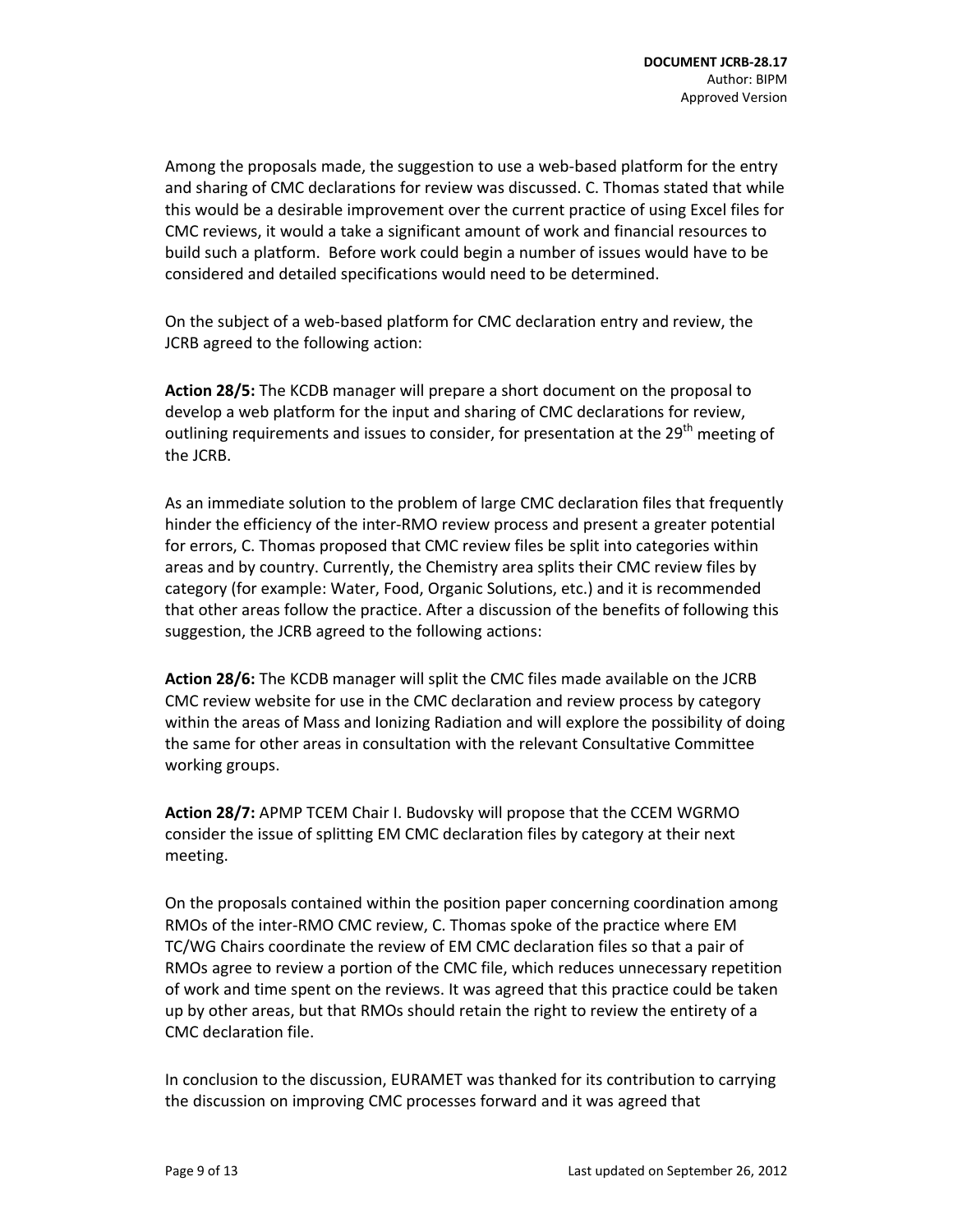EURAMET's Position Paper on the subject would be considered an input for the planned Workshop on Best Practices in CMC Reviews and discussed further.

## **11. Discussion on the proposed CMC Review Best Practices Workshop**

O. Altan presented a proposed agenda for the planned Workshop on Best Practices in CMC Reviews. According to the proposed agenda, the workshop will have participation from RMOs and CCs, who will present practices they have adopted to increase the efficiency and effectiveness of CMC reviews. The second part of the workshop will be devoted to a brainstorming session on possible improvements to the CMC review process. The one and a half day workshop is planned to be held in conjunction with the  $30<sup>th</sup>$  meeting of the JCRB in March 2013.

The proposed agenda was endorsed by the JCRB and the following action was agreed upon:

Action 28/8: At the 29<sup>th</sup> Meeting of the JCRB, RMOs will propose topics to be discussed within the brainstorming session that is to be on the agenda of the planned Workshop on Best Practices in CMC reviews.

# **12. Status report on the ILAC‐CIPM Joint Communication on the Accreditation of NMI Services and the ILAC P10 document**

A. Henson reported on the developments concerning the ILAC P10 document and the ILAC‐CIPM Joint Communication on the Accreditation of NMI Services.

The ILAC P10 document failed to receive the required number of endorsements from ILAC members and had not been adopted. The revised text is to be prepared and discussed at the ILAC AIC meeting in April 2012.

Discussion focused on the text in the P10 document that gives guidelines on the acceptable traceability routes for the equipment and reference standards of the laboratory undergoing accreditation in terms of supplying the required traceability to the SI. There is disagreement within the JCRB on how the text treats NMI calibration services that are covered by the CIPM MRA versus those that are not. A. Henson agreed to bring the concerns of all sides to the ILAC‐AIC meeting and not take a specific position. He will also circulate the revised text to the NMIs once it has been agreed upon within ILAC.

The ILAC‐CIPM Joint Communication on the Accreditation of NMI Services has been approved at the  $100<sup>th</sup>$  CIPM meeting and has been placed on the BIPM web site.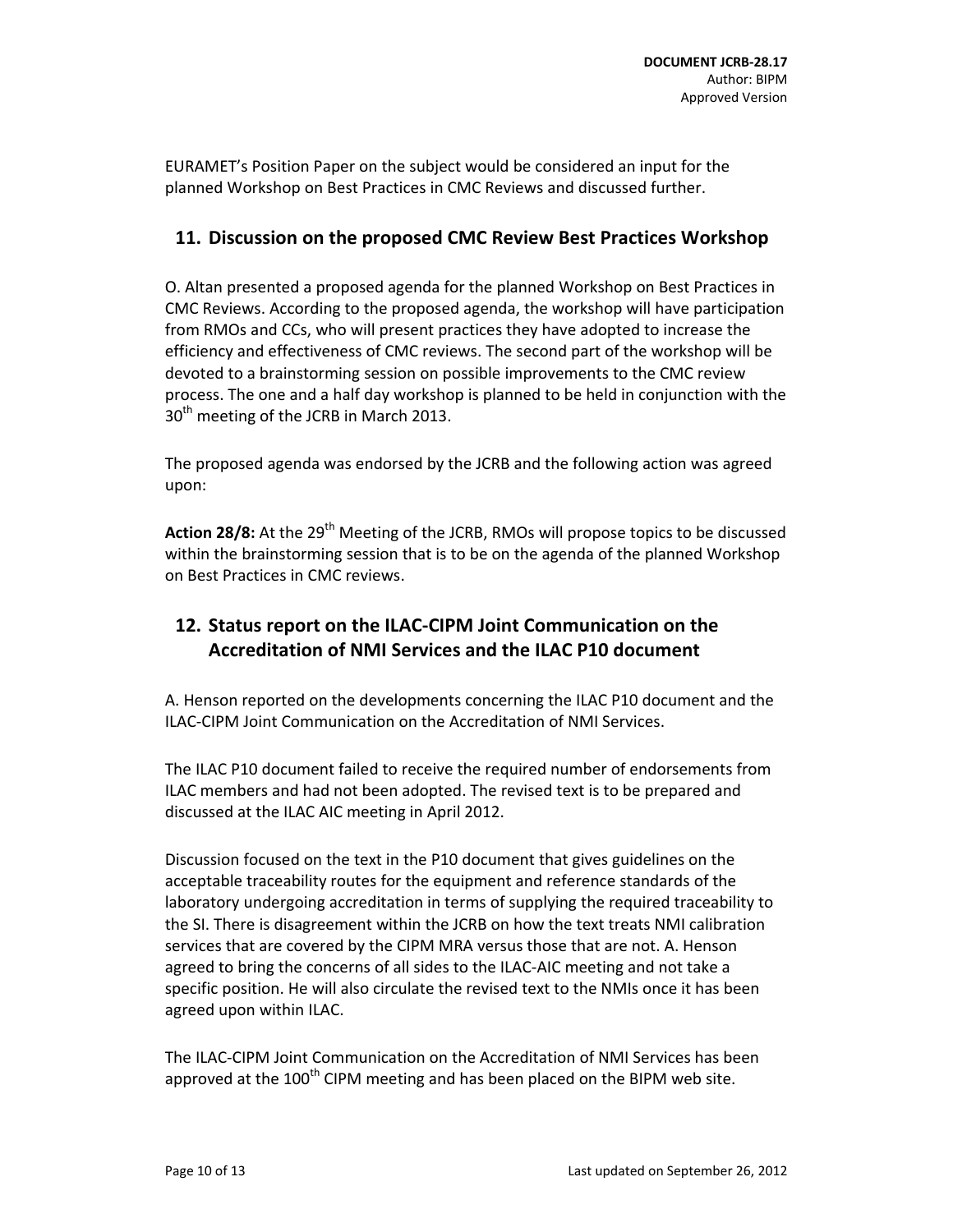# **13. Documents to be submitted to the CIPM for approval**

#### **13.1. Changes to the CIPM MRA‐D‐05**

O. Altan presented proposed changes to the CIPM MRA‐D‐05 which consist of a change in the text in Section 7.2 of the document concerning the approval procedure for RMO supplementary comparisons that bring it in accordance with CIPM MRA requirements for CC approval while avoiding, as far as possible, an unnecessary additional burden on CC working groups.

The changes were approved by the JCRB and the following recommendation was made:

**Recommendation 27/3:** The JCRB recommends to the CIPM to approve changes to the text of Section 7.2 of document CIPM MRA‐D‐05.

## **14. Any Other Business**

There were no other issues discussed under this agenda item.

## **15. Next Meetings**

The JCRB agreed to the following:

**Resolution 28/3:** The 29<sup>th</sup> meeting of the JCRB will take place at at NIST on September 25 and 26, 2012.

**Resolution 28/4:** The 30<sup>th</sup> meeting of the JCRB followed by the Workshop on Best Practices in CMC Reviews will take place at the BIPM between March 18 and 20, 2013.

#### **16. Meeting closure**

With no further issues to discuss, the meeting was adjourned.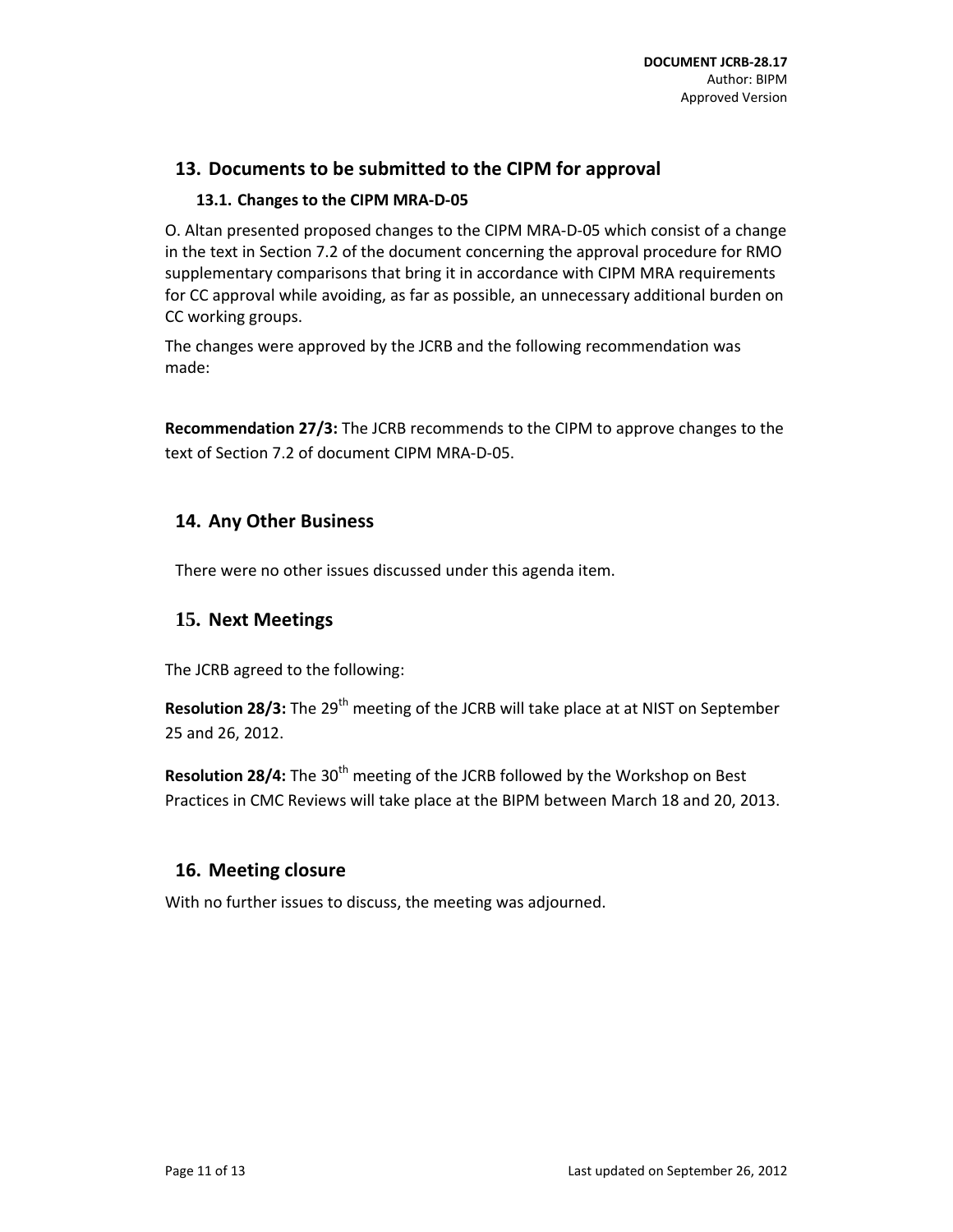# **17. Actions**

**28/1:** The JCRB view on the change to expression of uncertainty being considered by CCL will be presented at the next CCL meeting. The outcome concerning the change will be reported at the next JCRB meeting.

**28/2:** CCPR's new policy requiring NMIs to participate in repeats of comparisons that were used to support CMCs will be reviewed by the BIPM for compliance with the terms of the CIPM MRA. The CCPR policy will be discussed at the 29th JCRB meeting.

**28/3:** Resolutions 28/1 and 28/2 adopted by the JCRB will be incorporated into the BIPM procedure on the registration of new designated institutes and the letters that are sent to newly designated institutes as part of that procedure.

**28/4:** A letter will be sent to GULFMET summarizing JCRB's position on their application to join the JCRB as an RMO. A GULFMET delegation will be invited to join the 29th meeting of the JCRB as guests to discuss the next steps forward.

**28/5:** The KCDB manager will prepare a short document on the proposal to develop a web platform for the input and sharing of CMC declarations for review, outlining requirements and issues to consider, for presentation at the 29<sup>th</sup> meeting of the JCRB.

**28/6:** The KCDB manager will split the CMC files made available on the JCRB CMC review website for use in the CMC declaration and review process by category within the areas of Mass and Ionizing Radiation and will explore the possibility of doing the same for other areas in consultation with the relevant Consultative Committee working groups.

**28/7:** APMP TCEM Chair I. Budovsky will propose that the CCEM WGRMO consider the issue of splitting EM CMC declaration files by category at their next meeting.

**28/8:** At the 29<sup>th</sup> Meeting of the JCRB, RMOs will propose topics to be discussed within the brainstorming session that is to be on the agenda of the planned Workshop on Best Practices in CMC reviews.

# **18. Resolutions**

**28/1:** The JCRB resolves that laboratories should only be designated under the CIPM MRA when they have responsibility for national measurement standards and the dissemination of the units (i.e. providing traceability), as demonstrated by provision of appropriate and relevant services to customers.